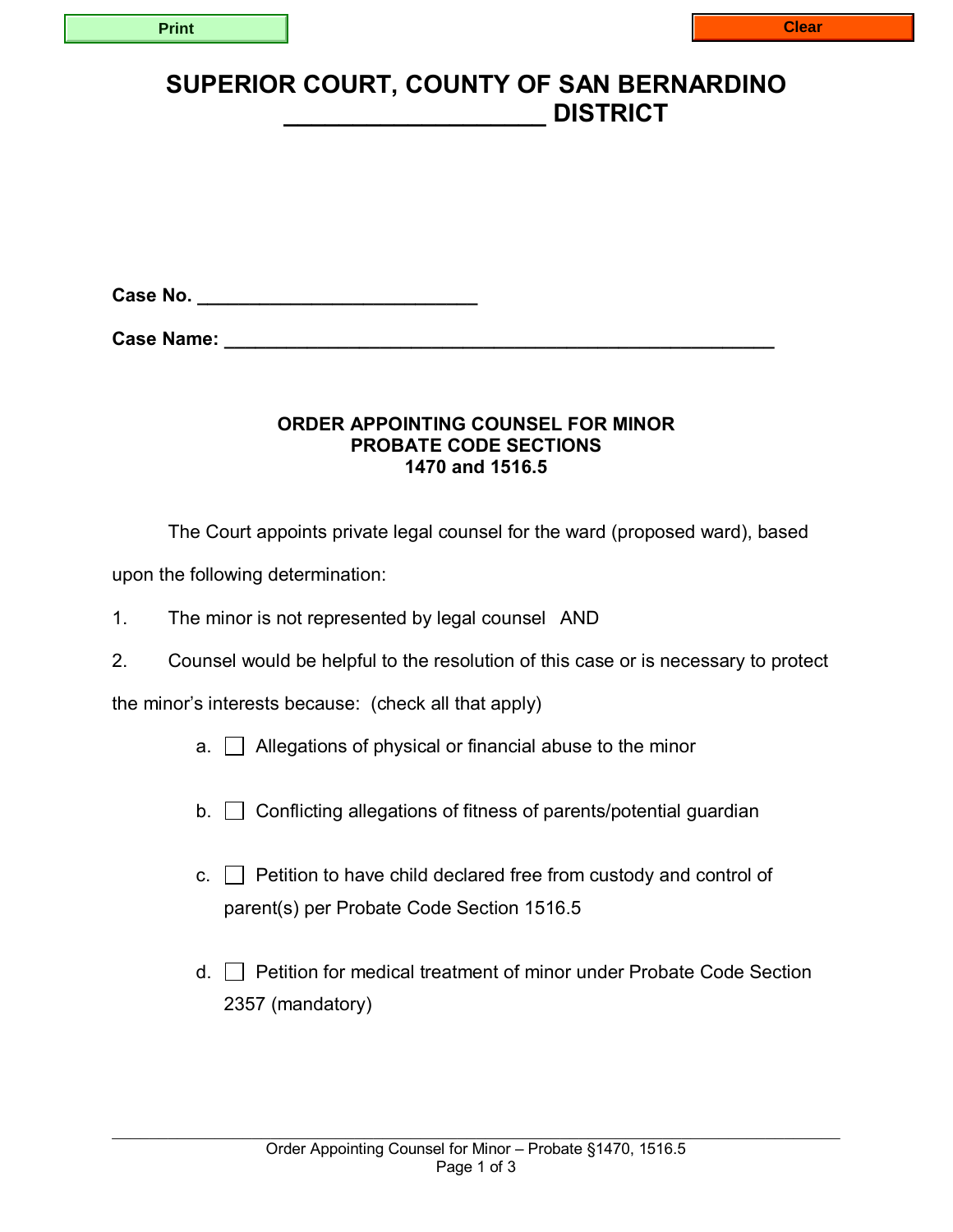## **IT IS THEREFORE ORDERED THAT:**

| Pursuant to Probate Code Section 1470 and/or 1516.5, the Court hereby |  |  |  |                                    |  |    |
|-----------------------------------------------------------------------|--|--|--|------------------------------------|--|----|
| appoints __________________________________                           |  |  |  | whose office address and telephone |  |    |
| $number$ is: $\_\_\_\_\_\_\_\_\_\_\_\_\_\_\_\_\_$                     |  |  |  |                                    |  | as |
| counsel for the minor                                                 |  |  |  |                                    |  |    |

 $\mathcal{L}_\text{max}$  , and the contract of the contract of the contract of the contract of the contract of the contract of

 $\mathcal{L}_\text{max} = \mathcal{L}_\text{max} = \mathcal{L}_\text{max} = \mathcal{L}_\text{max} = \mathcal{L}_\text{max} = \mathcal{L}_\text{max} = \mathcal{L}_\text{max} = \mathcal{L}_\text{max} = \mathcal{L}_\text{max} = \mathcal{L}_\text{max} = \mathcal{L}_\text{max} = \mathcal{L}_\text{max} = \mathcal{L}_\text{max} = \mathcal{L}_\text{max} = \mathcal{L}_\text{max} = \mathcal{L}_\text{max} = \mathcal{L}_\text{max} = \mathcal{L}_\text{max} = \mathcal{$ 

 $\mathcal{L}_\text{max}$  , and the contract of the contract of the contract of the contract of the contract of the contract of

 $\mathcal{L}_\text{max} = \mathcal{L}_\text{max} = \mathcal{L}_\text{max} = \mathcal{L}_\text{max} = \mathcal{L}_\text{max} = \mathcal{L}_\text{max} = \mathcal{L}_\text{max} = \mathcal{L}_\text{max} = \mathcal{L}_\text{max} = \mathcal{L}_\text{max} = \mathcal{L}_\text{max} = \mathcal{L}_\text{max} = \mathcal{L}_\text{max} = \mathcal{L}_\text{max} = \mathcal{L}_\text{max} = \mathcal{L}_\text{max} = \mathcal{L}_\text{max} = \mathcal{L}_\text{max} = \mathcal{$ 

Counsel is appointed to address the following issue(s):

Counsel shall have:

- 1. Reasonable access to the minor with adequate notice;
- 2. Notice of any proceeding;
- 3. Access to any and all documents, report, and test results pertaining to the proposed ward/ward from therapists, physicians, mental health professionals, regional centers, schools, etc.;
- 4. Full access to any mental health professional and/or medical professional treating the minor;
- 5. Full access to daycare providers, home health care providers, babysitters, teachers, schools, recreational facilities and any other individual who, in the attorney's opinion, has information which would be beneficial to the attorney in representing the minor's best interests;